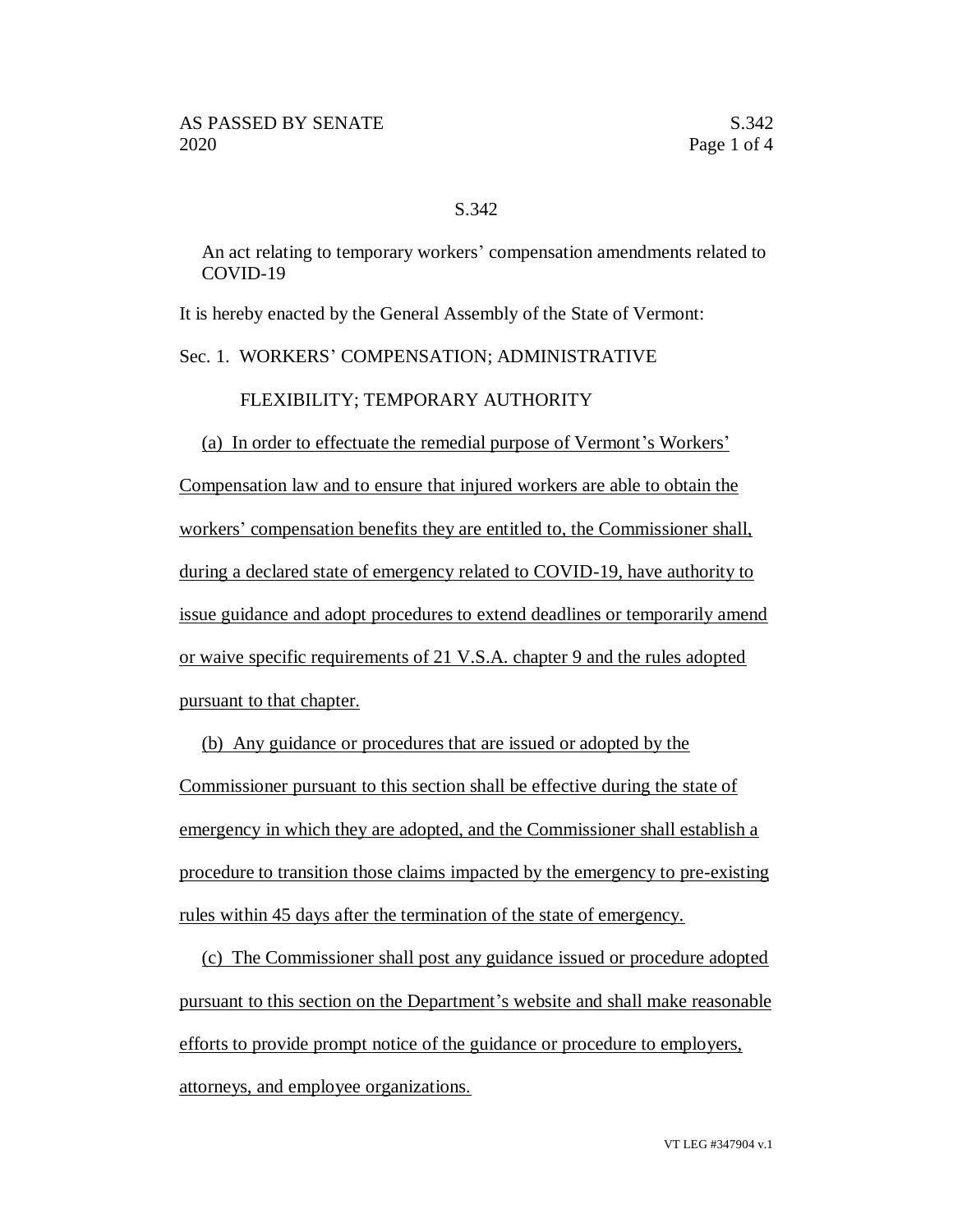(d) The Commissioner shall not be required to initiate rulemaking pursuant to 3 V.S.A. § 831(c) in relation to any guidance issued or procedure adopted pursuant to this section.

Sec. 2. COVID-19; PRESUMPTION OF COMPENSABILITY

 $(a)(1)$  In the case of a front-line worker, disability or death resulting from

COVID-19 shall be presumed to be compensable pursuant to 21 V.S.A.

chapter 9, provided that the front-line worker receives a positive laboratory test

or a diagnosis by a licensed healthcare provider for COVID-19 between

March 1, 2020 and January 15, 2021.

(2) As used in this subsection, "front-line worker" means:

(A) a firefighter as defined in 20 V.S.A.  $\S$  3151(3) and (4);

(B) a law enforcement officer who has been certified by the Vermont

Criminal Justice Training Council pursuant to 20 V.S.A. chapter 151;

(C) an ambulance service, emergency medical personnel, first

responder service, and volunteer personnel as defined in 24 V.S.A. § 2651;

(D) a worker in a health care facility or in an institution or office

where health care services are provided by licensed healthcare professionals;

(E) a correctional officer;

(F) a worker in a long-term care facility or residential care facility;

(G) a childcare provider that is required to provide childcare to the

children of other front-line workers pursuant to Executive Order 01-20;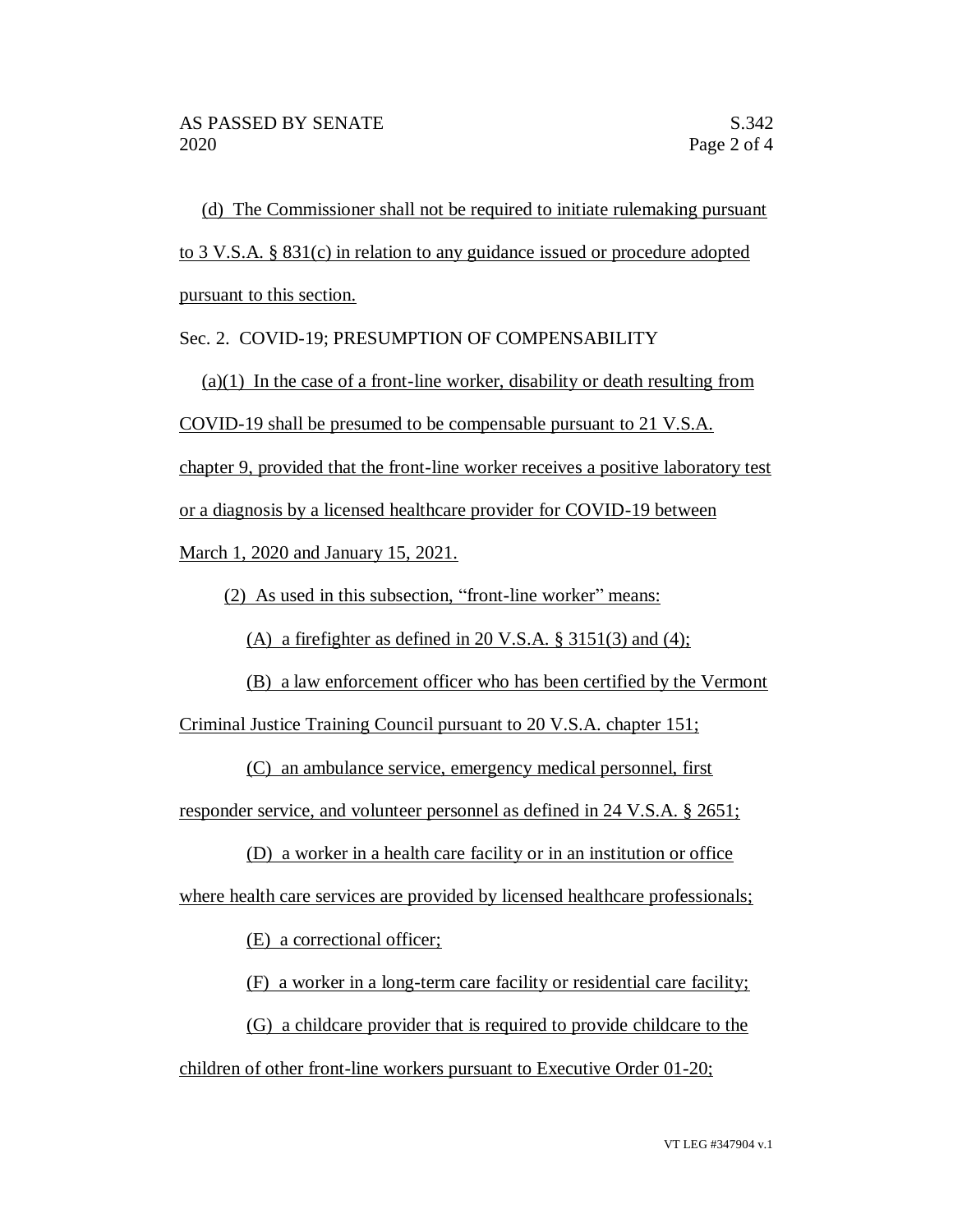(H) an employee of a pharmacy or a grocery store;

(I) a home health care worker or personal care attendant; and

(J) a worker performing services that the Commissioner determines

place the worker at a similarly elevated risk of being exposed to or contracting

COVID-19 as the other occupations listed in this subsection (a).

(b) For an employee who is not a front-line worker as defined in subdivision (a)(2) of this section, disability or death resulting from COVID-19 shall be presumed to be compensable pursuant to 21 V.S.A. chapter 9 if the employee receives a positive laboratory test or a diagnosis by a licensed health care provider for COVID-19 between March 1, 2020 and January 15, 2021 and either:

(1) had documented occupational exposure in the course of employment to an individual with COVID-19; or

(2) performed services at a residence or facility with residents or employees who:

> (A) were present at the time the services were performed; and either (B)(i) had COVID-19 at that time; or

(ii) were diagnosed with COVID-19 within a reasonable period of time after the services were performed.

(c) The presumption of compensability in subsections (a) and (b) of this section shall not apply if it is shown by a preponderance of the evidence that